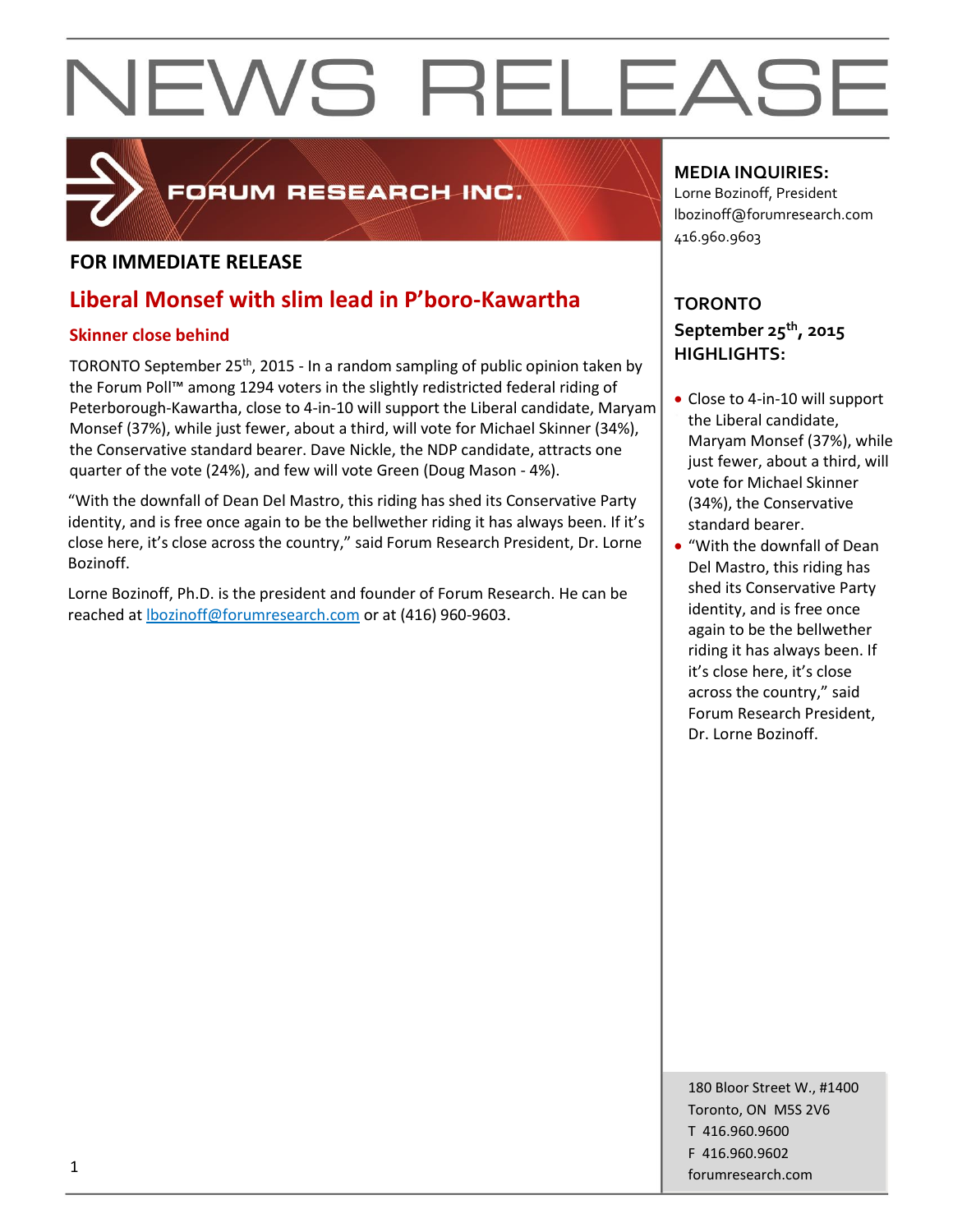## FORUM RESEARCH INC.

### **Methodology**

The Forum Poll™ was conducted by Forum Research with the results based on an interactive voice response telephone survey of 1294 randomly selected Canadians 18 years of age or older. The poll was conducted on September 24th, 2015**.**

Results based on the total sample are considered accurate +/- 3%, 19 times out of 20. Subsample results will be less accurate. Margins of error for subsample (such as age, gender) results are available at [www.forumresearch.com/samplestim.asp](http://www.forumresearch.com/samplestim.asp)

Where appropriate, the data has been statistically weighted by age, region, and other variables to ensure that the sample reflects the actual population according to the latest Census data.

This research is not necessarily predictive of future outcomes, but rather, captures opinion at one point in time. Forum Research conducted this poll as a public service and to demonstrate our survey research capabilities. Forum houses its poll results in the Data Library of the Department of Political Science at the University of Toronto.

With offices across Canada and around the world, 100% Canadian-owned Forum Research is one of the country's leading survey research firms. This Forum Poll™and other polls may be found at Forum's poll archive at [www.forumresearch.com/polls.asp](http://www.forumresearch.com/polls.asp)

### **MEDIA INQUIRIES:**

Lorne Bozinoff, President lbozinoff@forumresearch.com 416.960.9603

**TORONTO September 25th, 2015**

180 Bloor Street W., #1400 Toronto, ON M5S 2V6 T 416.960.9600 F 416.960.9602 example to the contract of the contract of the contract of the contract of the contract of the contract of the contract of the contract of the contract of the contract of the contract of the contract of the contract of the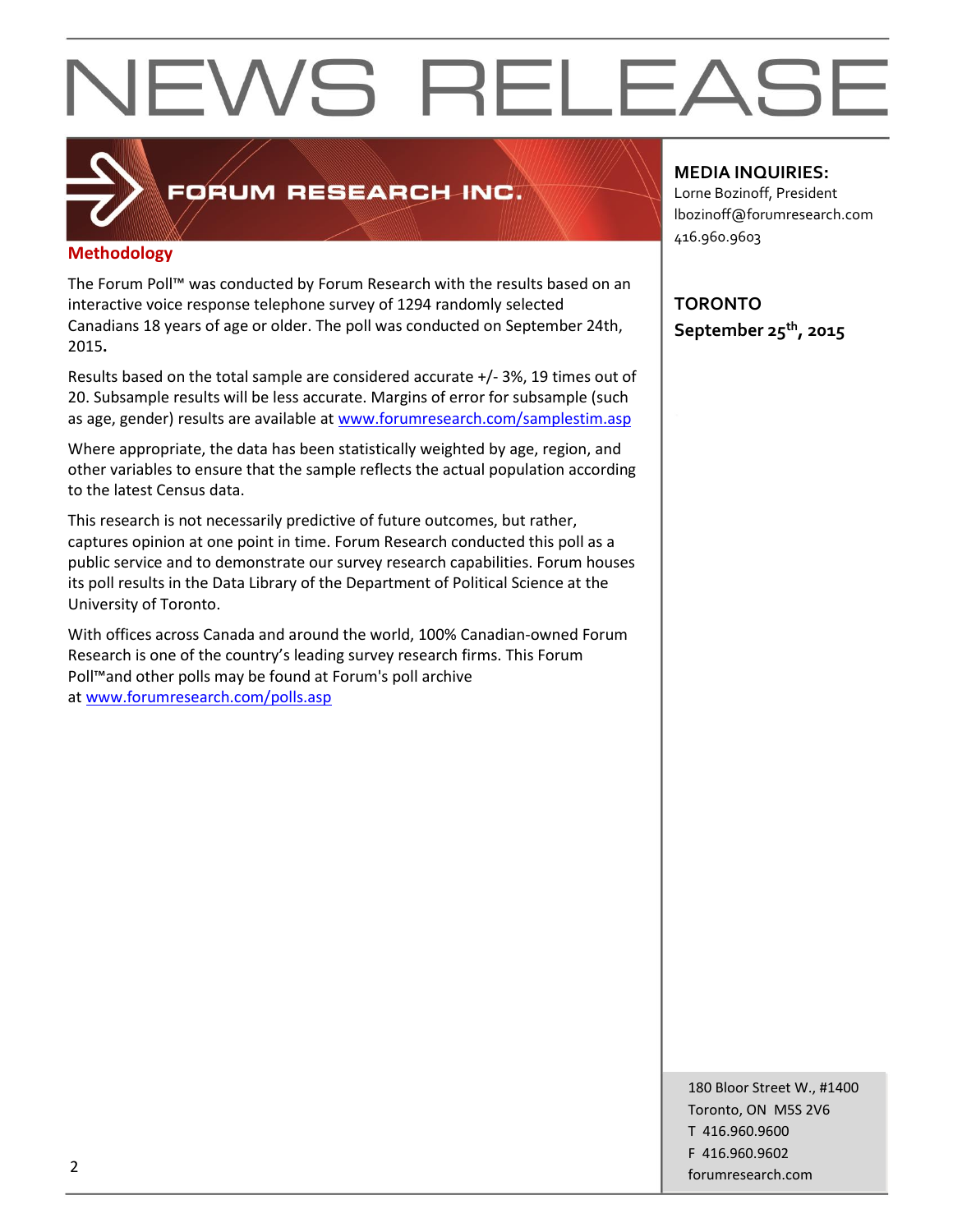### *Federal Vote Preference*

*'A federal election has been called for Monday, October 19. Which party´s candidate are you most likely to vote for in this election in your riding of Peterborough-Kawartha?'+'Even though you may not have made up your mind, which party are you leaning towards at this time?'*

FORUM RESEARCH INC.

### *[Decided/Leaning]*

#### *Age / Gender*

| %                                    | <b>Total</b> | 18-34 | 35-44          | 45-54          | 55-64    | $65+$    | <b>Male</b> | Female         |
|--------------------------------------|--------------|-------|----------------|----------------|----------|----------|-------------|----------------|
| Sample                               | 1213         | 53    | 77             | 148            | 300      | 635      | 549         | 664            |
| <b>Michael Skinner, Conservative</b> | 34           | 41    | 23             | 30             | 33       | 41       | 41          | 27             |
| <b>Maryam Monsef, Liberal</b>        | 37           | 28    | 39             | 39             | 42       | 37       | 32          | 42             |
| Dave Nickle, NDP                     | 24           | 21    | 32             | 27             | 23       | 19       | 23          | 26             |
| Doug Mason, Green                    | 4            |       | $\overline{4}$ | $\overline{4}$ | 3        | 2        | 3           | $\overline{4}$ |
| Another party                        |              | 3     | $\Omega$       | $\Omega$       | $\Omega$ | $\Omega$ |             |                |

#### *Income*

| %                                              | <b>Total</b>   | <\$20K | $$20-$<br><b>\$40K</b> | \$40-<br><b>\$60K</b> | $$60-$<br><b>\$80K</b> | \$80-<br>\$100K | \$100-<br><b>\$250K</b> |
|------------------------------------------------|----------------|--------|------------------------|-----------------------|------------------------|-----------------|-------------------------|
| Sample                                         | 1213           | 126    | 253                    | 204                   | 152                    | 108             | 124                     |
| <b>Michael Skinner,</b><br><b>Conservative</b> | 34             | 39     | 42                     | 29                    | 33                     | 22              | 31                      |
| <b>Maryam Monsef, Liberal</b>                  | 37             | 28     | 36                     | 39                    | 42                     | 46              | 40                      |
| Dave Nickle, NDP                               | 24             | 26     | 19                     | 31                    | 24                     | 31              | 25                      |
| Doug Mason, Green                              | $\overline{4}$ | 6      | 3                      | $\mathbf{1}$          | 1                      |                 | 3                       |
| Another party                                  |                | 1      | $\mathbf{0}$           | $\mathbf 0$           | $\Omega$               | $\Omega$        | 1                       |

#### *Past Federal Vote*

| %                                              | <b>Total</b>   | <b>Conservative</b> | <b>Liberal</b> | <b>New</b><br><b>Democratic</b> | Green    | <b>Bloc</b><br><b>Quebecois</b> | <b>Other</b><br><b>Parties</b> |
|------------------------------------------------|----------------|---------------------|----------------|---------------------------------|----------|---------------------------------|--------------------------------|
| Sample                                         | 1213           | 487                 | 396            | 189                             | 57       | 8                               | 35                             |
| <b>Michael Skinner,</b><br><b>Conservative</b> | 34             | 76                  | $\overline{4}$ | 5                               | 16       | 3                               | 17                             |
| <b>Maryam Monsef,</b><br>Liberal               | 37             | 14                  | 70             | 34                              | 24       | 13                              | 34                             |
| Dave Nickle, NDP                               | 24             | 7                   | 23             | 59                              | 38       | 50                              | 19                             |
| Doug Mason,<br>Green                           | $\overline{4}$ | $\overline{2}$      | 3              | $\overline{2}$                  | 22       | 33                              | $\overline{4}$                 |
| Another party                                  | $\mathbf{1}$   | $\Omega$            | $\Omega$       | $\Omega$                        | $\Omega$ | $\Omega$                        | 26                             |

### **MEDIA INQUIRIES:**

Lorne Bozinoff, President lbozinoff@forumresearch.com 416.960.9603

### **TORONTO September 25th, 2015**

180 Bloor Street W., #1400 Toronto, ON M5S 2V6 T 416.960.9600 F 416.960.9602 forumresearch.com and the set of the set of the set of the set of the set of the set of the set of the set of the set of the set of the set of the set of the set of the set of the set of the set of the set of the set of th